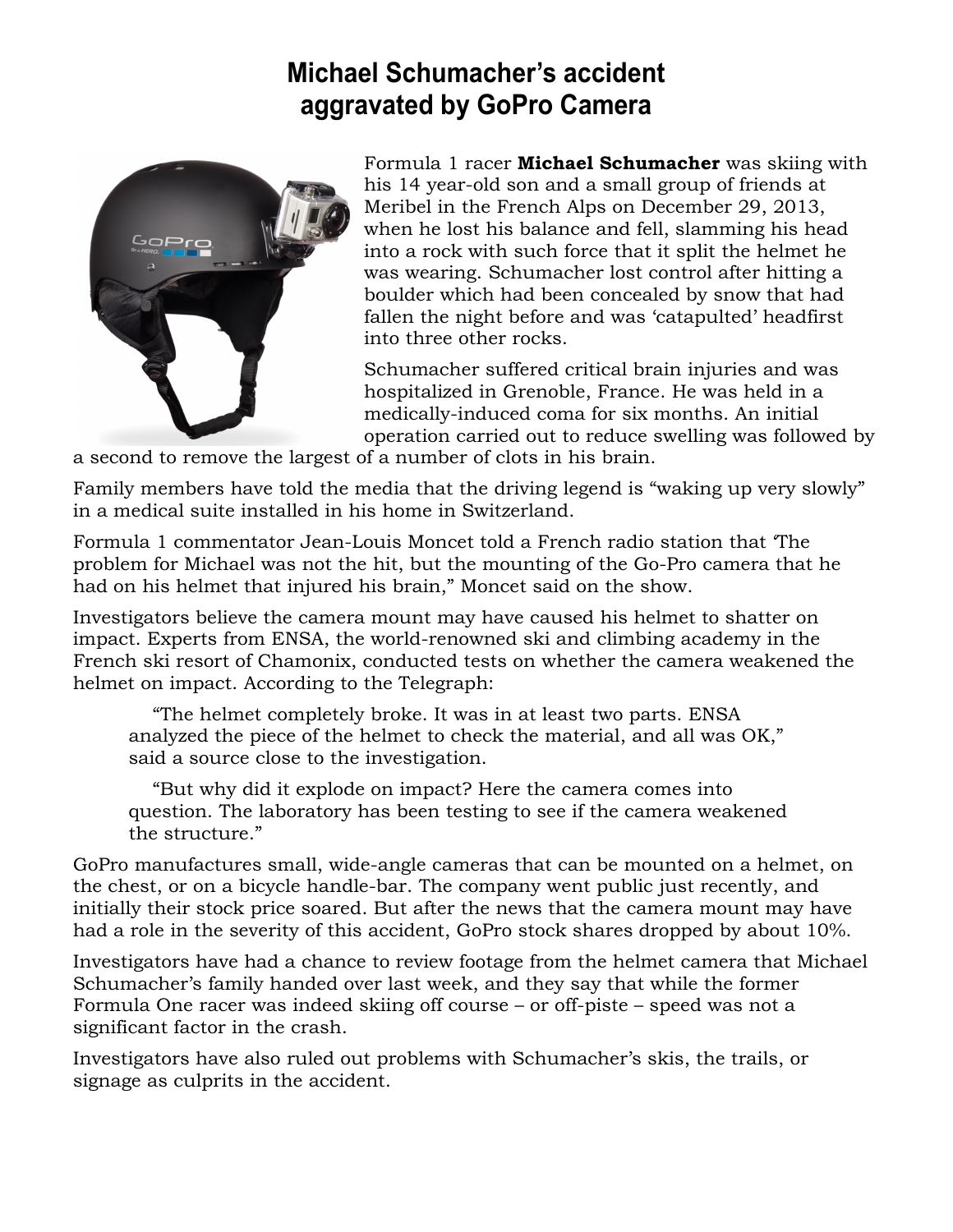Prosecutor Patrick Quincy said, "He followed the red piste [main path] and he went off piste. He is evidently an extremely good skier, but one of his skis hit a rock that was sticking out of the piste, and it caused him to fall and he hit his head on a rock. The rock that he hit is 8 meters from the piste. His position after he fell was 9 meters from the piste.

"We examined the film that was realized from his helmet. This film is perfectly clear and gives us a lot of information, and it confirms all the information that we already had. We used this film to do a reconstruction of the accident."

Investigators were able to view the footage, and from the two minutes worth of images determined that Schumacher landed about 30 feet off the marked trail after his crash. Although they declined to estimate Schumacher's exact speed, Lieutenant Colonel Benoit Vinneman insisted that "His pace was completely normal for a skilled skier".

Photos and videos of the accident site can be seen at: **<http://youtu.be/BB5UoviP2ms>** Here is a close up look at the accident site and the rocks he hit.



The accident happened at Meribel, in the French Alps.

The helmet mounted GoPro camera acted as a lever, thus increasing the amount of force exerted on the helmet.

"Give me a lever long enough, and a fulcrum on which to place it, and I can move the Earth" said the Greek thinker Archimedes, expressing a universal truth in the physical world that the force exerted on an object at one end of a lever increases proportionally to the lever's length on the other side of the fulcrum.

In other words, the more solid objects you have sticking out of your helmet and the longer they are, the more danger there is that an accident will exert a tremendous amount of force on your helmet.